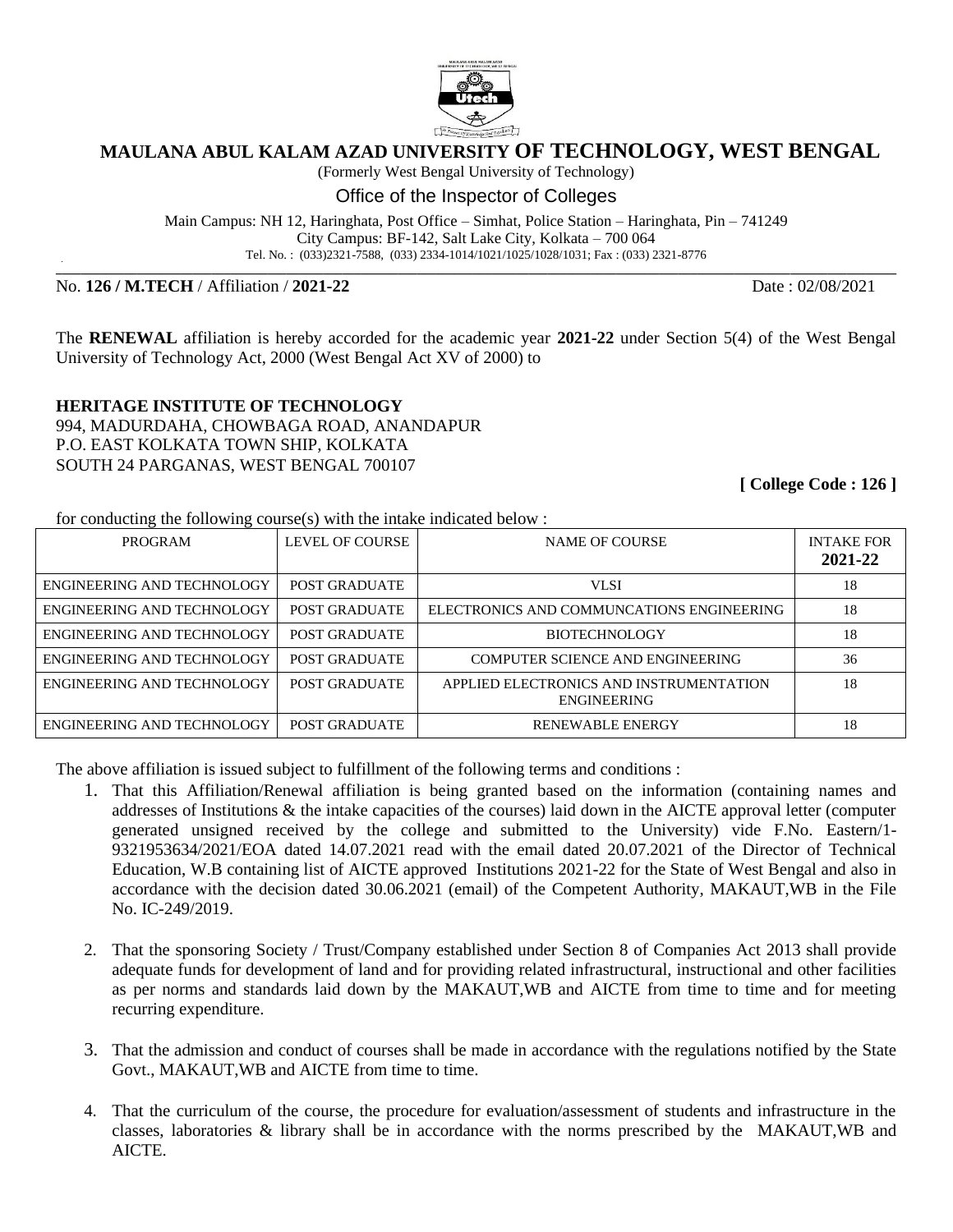

- 5. That the Institution shall not allow closure of the Institution or discontinuation of the course(s) or start any new course(s) of after intake capacity of seats without the prior approval of the MAKAUT,WB and AICTE.
- 6. That no excess admission shall be made by the Institution over and above the approval intake under any circumstances. In case any excess admission is reported to / founded by the MAKAUT,WB, appropriate penal action including withdrawal of affiliation shall be initiated against the Institution.
- 7. That the Institution shall not conduct any course(s) in the field of technical education in the same premises / campus and / or in the name of the Institution without prior permission / approval of MAKAUT,WB and AICTE. In case any violation is reported to / founded by the MAKAUT, WB, appropriate penal action including withdrawal of affiliation shall be initiated against the Institution.
- 8. That the Institution shall not conduct any non-technical course(s) in the same premises / campus under any circumstances. In case any violation is found by the MAKAUT,WB, appropriate penal action including withdrawal of affiliation shall be initiated against the Institution.
- 9. That the Institution shall operate only from the approved location, and that the Institution shall not open any off campus study centres / extension centres directly or in collaboration with any other Institution / University / Organisation for the purpose of imparting technical education without obtaining prior approval from the MAKAUT,WB and AICTE.
- 10. That the accounts of the Institution shall be audited annually by a certified Chartered Accountant and shall be open for inspection by the MAKAUT,WB.
- 11. That the Institution shall furnish requisite returns & reports as desired by MAKAUT,WB in order to ensure proper maintenance of administrative & academic standards
- 12. That the Director / Principal and the teaching staff, Technical Assistants and other staff shall be selected according to procedures, qualifications and experience prescribed by the MAKAUT,WB / AICTE / UGC from time to time and pay scales and other allowances & benefits shall be as per the norms prescribed by the Govt. of W.B. / UGC / AICTE from time to time.
- 13. That if the Institution fails to disclose the information or suppress and/or misrepresent the information, appropriate action could be initiated including withdrawal of MAKAUT,WB affiliation.
- 14. MAKAUT,WB may carry out random inspections round the year for verifying the status of the Institutions to ensure maintenance of norms and standards prescribed by MAKAUT,WB/AICTE. Deficiencies / Shortcomings if any (in respect of built-up area requirement, instructional area requirement, laboratories requirement, computer requirement, library requirement, full-time faculty members requirement and other desirable requirements etc. in accordance with the AICTE / MAKAUT,WB norms) as were/will be pointed out shall have to be removed within a reasonable time to be prescribed by MAKAUT,WB failing which penal action including withdrawal of affiliation shall be initiated against the Institution.
- 15. That the MAKAUT,WB may also conduct inspections with or without notifying the dates to verify specific complaints of mis-representation, violation of norms and standards, mal-practices etc. Adverse findings will lead appropriate penal action including withdrawal of affiliation.
- 16. The Institute shall take appropriate measures for prevention of ragging in any form, in the light of directions of Supreme Court of India in Writ Petition No. © 656/1998 and norms as stipulated by the UGC **& AICTE**.
- 17. The Institution shall remain bound by the norms, rules and regulations formulated by the University in respect of the conditions of affiliation, course & fee structure, syllabi content and academic regulations governing the conduct of the course(s) and shall pay fees / charges to be fixed by the University in respect of inspection,